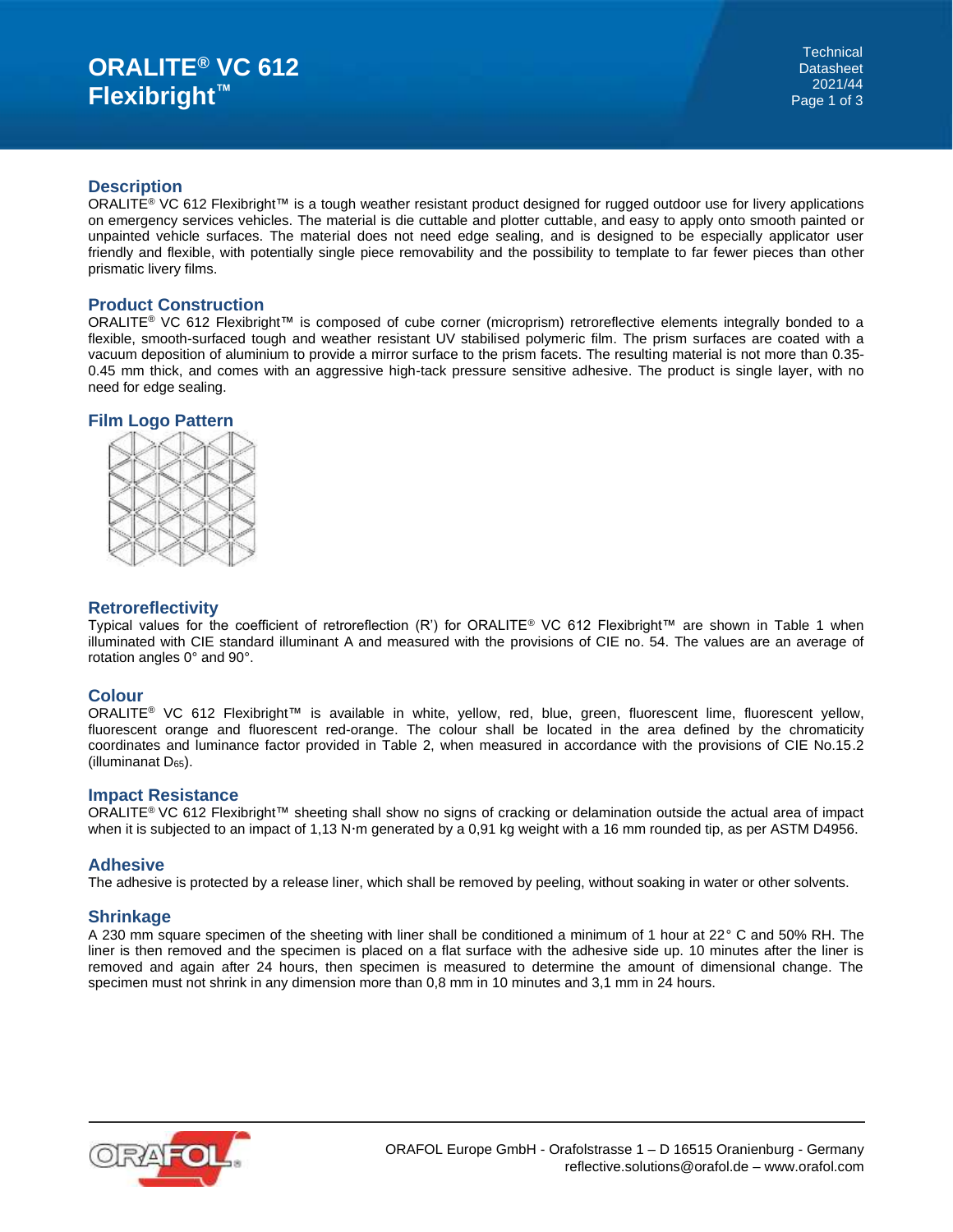#### **Flexibility**

The sheeting is conditioned for 24 hours at 22° C and 50% RH. The release liner is removed and the sheeting must be sufficiently flexible to show no cracking when bent in one second's time around a 3,1 mm diameter mandrel with the adhesive contacting the mandrel.

## **Application Instructions**

Material must be applied when the air and surface temperature is between 10° C and 28° C to assure proper adhesive bonding. Surfaces must be cleaned for grease, oil and dirt. Use a clean towel and Isopropyl alcohol to wipe the surface before application.

Please contact ORAFOL for complete application instructions.

#### **Solvent Resistance**

ORALITE® VC 612 Flexibright™ material meets the solvent resistance requirements of LS-300C solvent resistance, section 3.6.7, when tested as specified in Table VI, test method 4.6.6.

#### **Shelf Life**

The sheeting must be used within 1 year from the shipment date. All rolls including partially used rolls should be stored in original packaging, tightly wound. Store in a clean and dry area, away from direct sunlight. Store at 20° C and 50% relative humidity.

| Obs.<br>Angle<br>$(\alpha)$ | Entr.<br>Angle<br>(β1,<br>$(32=0)$ | White | Yellow | Green          | <b>Red</b>               | <b>Blue</b>    | Fl. lime | FI.<br>vellow | FI.<br>orange  | Fl. red-<br>orange |
|-----------------------------|------------------------------------|-------|--------|----------------|--------------------------|----------------|----------|---------------|----------------|--------------------|
| $0,20^\circ$                | $5^\circ$                          | 750   | 525    | 130            | 130                      | 55             | 420      | 295           | 200            | 135                |
|                             | $30^\circ$                         | 375   | 260    | 65             | 65                       | 25             | 200      | 145           | 100            | 55                 |
|                             | 45°                                | 120   | 85     | 20             | 20                       | 8              | 70       | 45            | 30             | 15                 |
| $0,33^\circ$                | $5^\circ$                          | 375   | 260    | 65             | 65                       | 25             | 200      | 145           | 100            | 80                 |
|                             | $30^\circ$                         | 185   | 130    | 32             | 32                       | 13             | 100      | 75            | 50             | 40                 |
|                             | 45°                                | 60    | 40     | 10             | 10                       | 4              | 35       | 25            | 20             | 10                 |
|                             | $5^\circ$                          | 110   | 80     | 20             | 20                       | 8              | 65       | 45            | 45             | 25                 |
| $0,50^\circ$                | $30^\circ$                         | 60    | 45     | 10             | 10                       | 4              | 33       | 23            | 20             | 20                 |
|                             | 45°                                | 20    | 14     | 4              | 4                        | 1.3            | 10       | 7             | 8              | 5                  |
| $1,00^\circ$                | $5^\circ$                          | 28    | 20     | 5              | 5                        | $\overline{2}$ | 15       | 11            | 8              | 5                  |
|                             | $30^\circ$                         | 14    | 10     | $\overline{2}$ | $\overline{2}$           |                | 8        | 5             | 4              | 3                  |
|                             | $45^{\circ}$                       | 4     | 3      |                | $\overline{\phantom{0}}$ | ۰              | 2        | 2             | $\overline{2}$ |                    |

# **Table 1 – Retroreflectivity**

All values have units of cd/lux/m<sup>2</sup>.